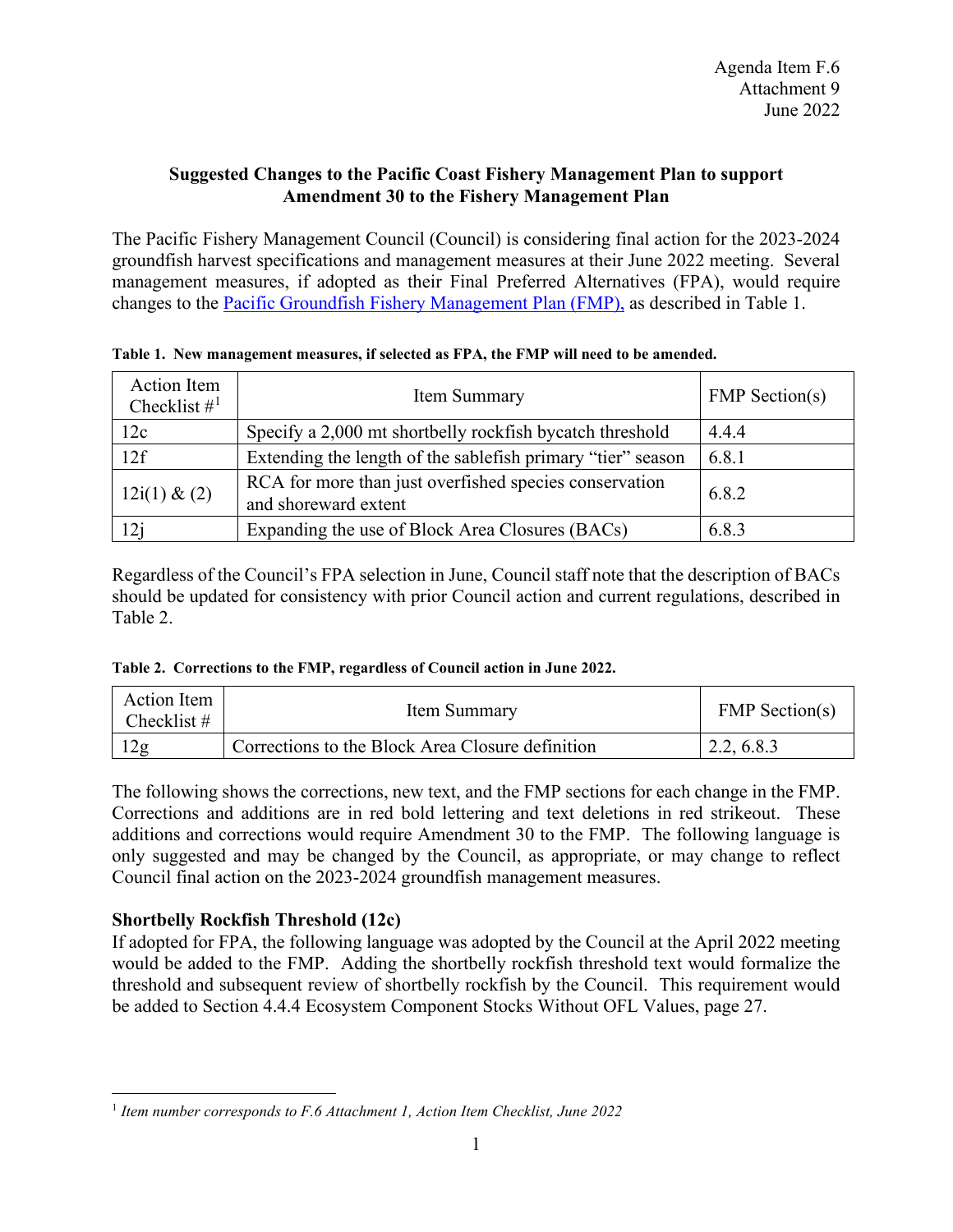"Shortbelly rockfish is an ecosystem component (EC) species. Shortbelly rockfish is one of the most abundant rockfish species in the California Current Ecosystem (CCE) and is a key forage species for many fish, birds, and marine mammals. The Council has adopted the process to track the bycatch of this species to assess potential fishery impacts on shortbelly stock. The Council shall review fishery-incurred mortality of shortbelly rockfish during the routinely scheduled groundfish inseason agenda item. If the mortality exceeds, or is projected to exceed, 2,000 mt in a calendar year, the Council shall review and investigate all relevant information, including but not limited to, survey abundance trends and other stock status information, changes in fishing behavior, and changes in the market interest for shortbelly rockfish.

In response to the review of the information, the Council will consider voluntary measures taken by the fishing industry to reduce bycatch and consider other management measures including, but not limited to, area closures, gear prohibitions, bycatch limits and seasonal restrictions as deemed necessary to reduce shortbelly rockfish mortality. The Council may also reconsider the EC designation if appropriate."

#### **Sablefish Primary Season (12f)**

If the Council adopts the end-date change for the primary sablefish season from October 31 to December 31, a single change shown below would need to be made to Section 6.8.1: Seasons, page 86

"Seasons have been used to manage the commercial Pacific whiting trawl and LE fixed gear fisheries. The non-tribal whiting fishery is divided into three sectors: catcher boats that deliver to shorebased processing plants, catcher vessels that deliver to MS at-sea, and at-sea catcherprocessors. Each of these sectors is managed with its own season. The shorebased sector also includes an early season for waters off California, to allow vessels in that area to access whiting when it is migrating through waters off California. the LE fixed gear sablefish fishery is managed with a seven-month season, April through October. **Both the whiting trawl and the LE fixed gear sablefish fishery are managed with a season that starts in spring and may run to the end of the year, if quota is available. Both the whiting trawl and fixed gear sablefish seasons are specified in regulation and factors affecting the season duration include, but are not limited to, concerns about incidental catch of other species. Outside the primary seasons for both whiting trawl and fixed gear sablefish, incidental catch allowances (e.g., trip limits) are provided.** Outside the primary seasons for both whiting and fixed gear sablefish, incidental catch allowances of these species are provided to allow retention of incidental catch."

*Section 6.8.1 Seasons page 86*

#### **Rockfish Conservation Areas**

If the novel uses of the recreational RCA are adopted by the Council  $12i(1) \& (2)$ , the changes shown below should be made to Section 6.8.2: Rockfish Conservation Areas, page 87. These changes are also consistent with prior Council action and current regulations that allow the use of the Trawl RCA and Non-Trawl RCA for more than just overfished species conservation.

"In September 2002, NMFS implemented an emergency rule at the Council's request to implement a Darkblotched Rockfish Conservation Area to close continental shelf/slope waters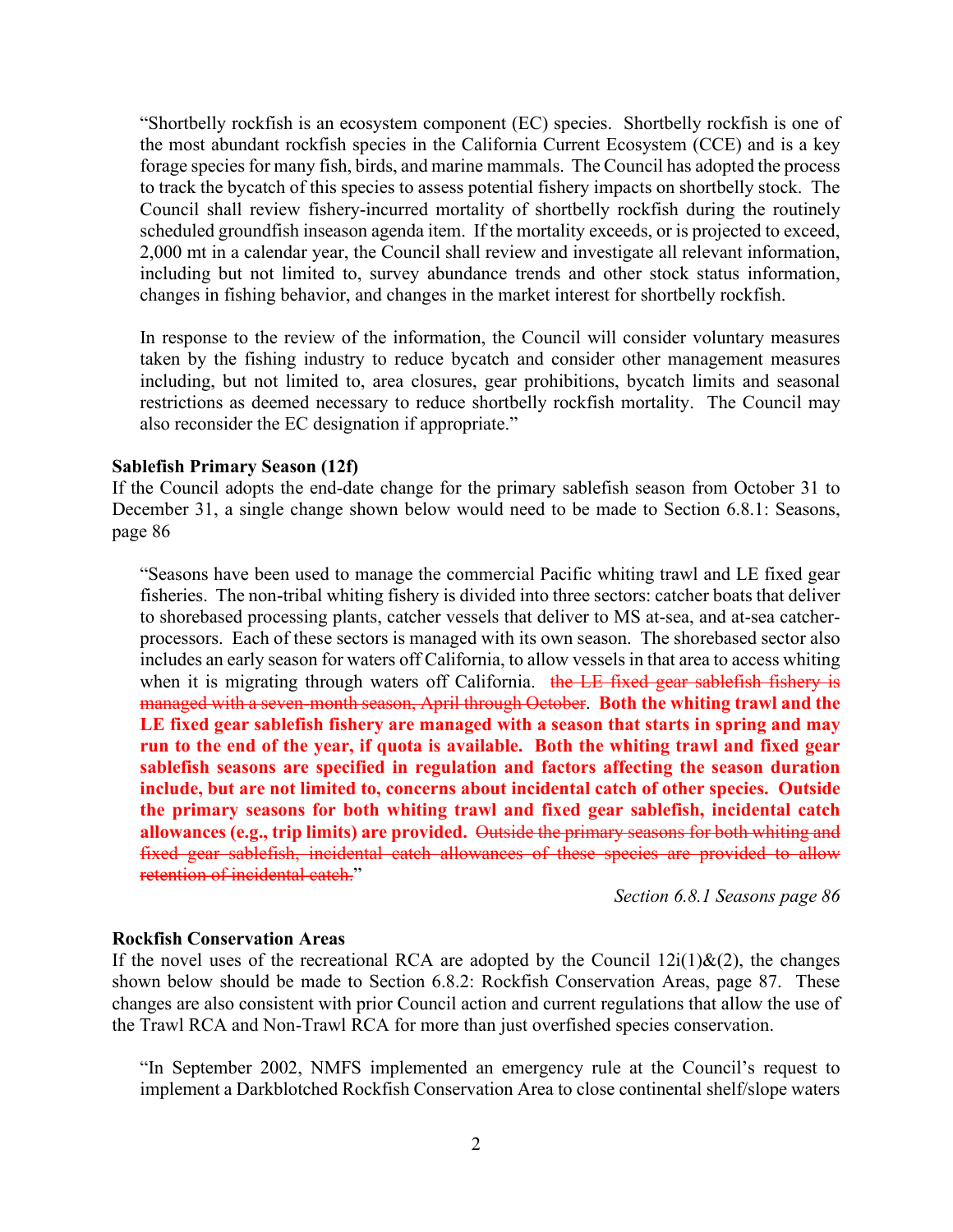north of 40°10' N. latitude. Since January 2003, the Council has used coastwide RCAs, which vary by gear type, to reduce the incidental catch of overfished species in waters where they are more abundant. Appendix F describes the role RCAs play in this FMP's overfished species rebuilding plans. **RCAs may also be used to control catch of groundfish species.**

Different gear types have greater or lesser effects on different overfished species. Thus, RCAs are designed to be gear-specific to better target protection for the species most affected by each gear group. For example, darkblotched rockfish and Pacific ocean perch are continental slope species that are most frequently taken with trawl gear, which means that the Trawl RCA must extend out to greater depths in order to protect these species. Under Amendment 28, the Council took action to remove the groundfish trawl RCA off Oregon and California because the trawl catch shares program (Amendment 20) effectively reduced rockfish bycatch and the trawl RCA was no longer needed as a year-round catch control tool. The trawl RCA is a management measure that remains in place off Washington. Yelloweye rockfish, in contrast, is more frequently taken with hook-and-line gear, which means that both the commercial and recreational hook and-line fisheries require yelloweye rockfish protection measures as part of that species' rebuilding plan. The Non-Trawl RCA is concentrated over the continental shelf. **Recreational fisheries can use RCAs as a means to control catch of groundfish species and could use them in conjunction with other recreational management measures such as season closures and bag limits.** while the recreational fisheries use season closures and MPAs to reduce yelloweye rockfish bycatch.

RCAs are areas that can be implemented in the EEZ typically bounded on the east and west by lines drawn between a series of latitude/longitude coordinates approximating certain depth contours. An RCA may also be a polygon, designated by lines drawn between a series of latitude/longitude coordinates, which is closed to fishing for some period less than a year in duration. Some RCAs may extend to the shoreline. Although both the eastern and western RCA boundaries have changed over time for all of the gear groups, the area between the trawl RCA boundary lines approximating the 100 fm and 150 fm depth contours has remained closed since January 2003. Adopted potential RCA boundary lines are described in Federal regulations at 50 CFR 660.71-74. The size and shape of the RCAs may be adjusted inseason via the routine management measures process (Section 6.2.1) by using previously adopted potential RCA boundary lines. Designation and adoption of new potential RCA boundary lines must be made through either a specifications-and-management measures rulemaking (Section 6.2 C) or a full rulemaking (Section 6.2 D)."

*Section 6.8.2 Rockfish Conservation Areas page 87*

Staff also propose to define RCA in Section 2.2: Operational Definition of Terms, as shown below.

Rockfish Conservation Area means an area of the EEZ closed to fishing with certain gear types to control catch of groundfish. Areas are bounded on the east and west by latitude and longitude coordinates that approximate depth contours and may extend coastwide (north and south) and around islands.

*Add to Section 2.2 Operational Definition of Terms, in alphabetical order*